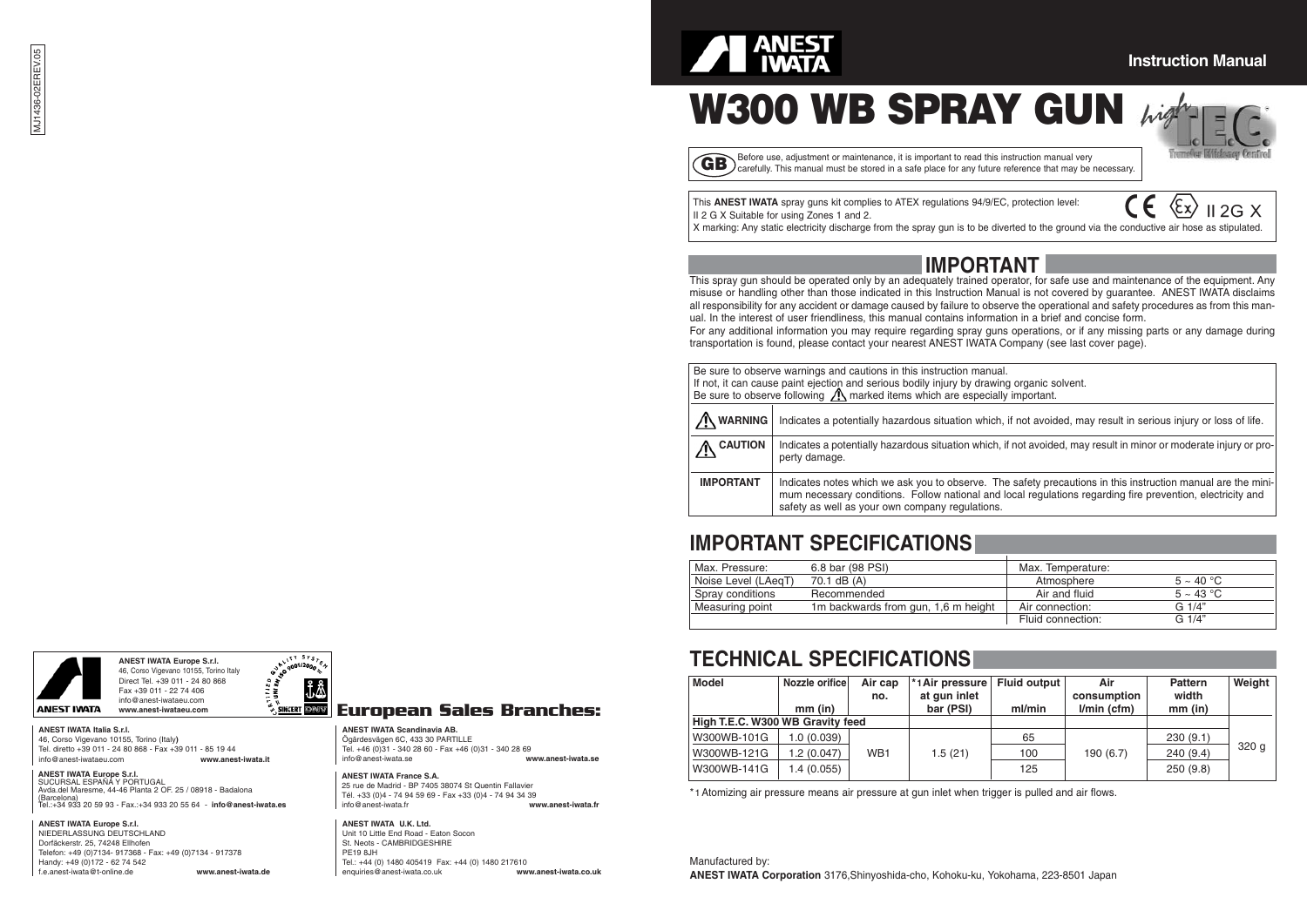# **SAFETY WARNINGS**

### **FIRE OR EXPLOSION HAZARD**

#### **1. Spark and open flames are strictly prohibited.**

Paints can be highly flammable and can cause fire. Avoid any ignition sources such as smoking, open flames, electrical goods, etc.



**2. Never use the following HALGOGENATED HYDROCARBON SOLVENTS** 

which can cause cracks or dissolution on gun body (aluminum) by chemical reaction.

- Unsuitable solvents methyl chloride, dichloromethane, 1.2-dichloroethane,carbon tetrachloride, trichloroethylene, 1.1.1 trichloroethane

- Be sure that all fluids and solvents are compatible with gun parts.

We are ready to supply a material list used in the product.

#### **3. Securely ground spray gun by using air hose with built-in ground wire.**

Ground wire : Less than 1MΩ Check the earth stability periodically.

If not, insufficient grounding can cause fire and explosion due to static electric sparking.



**IMPROPER USE OF EQUIPMENT**

#### **1. Never point gun towards people or animals.**

If done, it can cause inflammation of eyes and skin or bodily injury.

#### **2. Never exceed maximum operating pressure and maximum operating Temperature.**

### **3. Be sure to release air and fluid pressures before cleaning, disassembling or servicing.**

If not, remaining pressure can cause bodily injury due to improper operation or scattering of cleaning liquid. In order to release pressure, first stop supply of compressed air, fluid and thinner to spray gun. Then remove fluid adj. knob and pull fluid needle set towards you.

#### **4. Tip of fluid needle set has a sharp point.**

Do not touch the tip of fluid needle during maintenance for the protection of the human body.



**PROTECTION OF HUMAN BODY**

#### **1. Use in a well-ventilated site by using spray booth.**

If not, poor ventilation can cause organic solvent poisoning and catch fire.

#### **2. Always wear protective gear safety glasses, mask, gloves.**

If not, cleaning liquid, etc., can cause inflammation of eyes and skin. If you feel something wrong with eyes or skin, immediately see a doctor.

#### **3. Wear earplugs if necessary.**

Noise level can exceed 85 dB(A), depending on operating conditions and painting site

**4.If operators pull the trigger many times during operation, it may cause carpal tunnel syndrome.** Be sure to take a rest if you feel tired.



**OTHER PRECAUTIONS**

**1. Never alter this spray gun.** If done, it can cause insufficient performance and failure.

**2. Enter working areas of other equipment (robots, reciprocators, etc.) after machines are turned off.** If not, contact with them can cause injury.

# **COMMENTS**

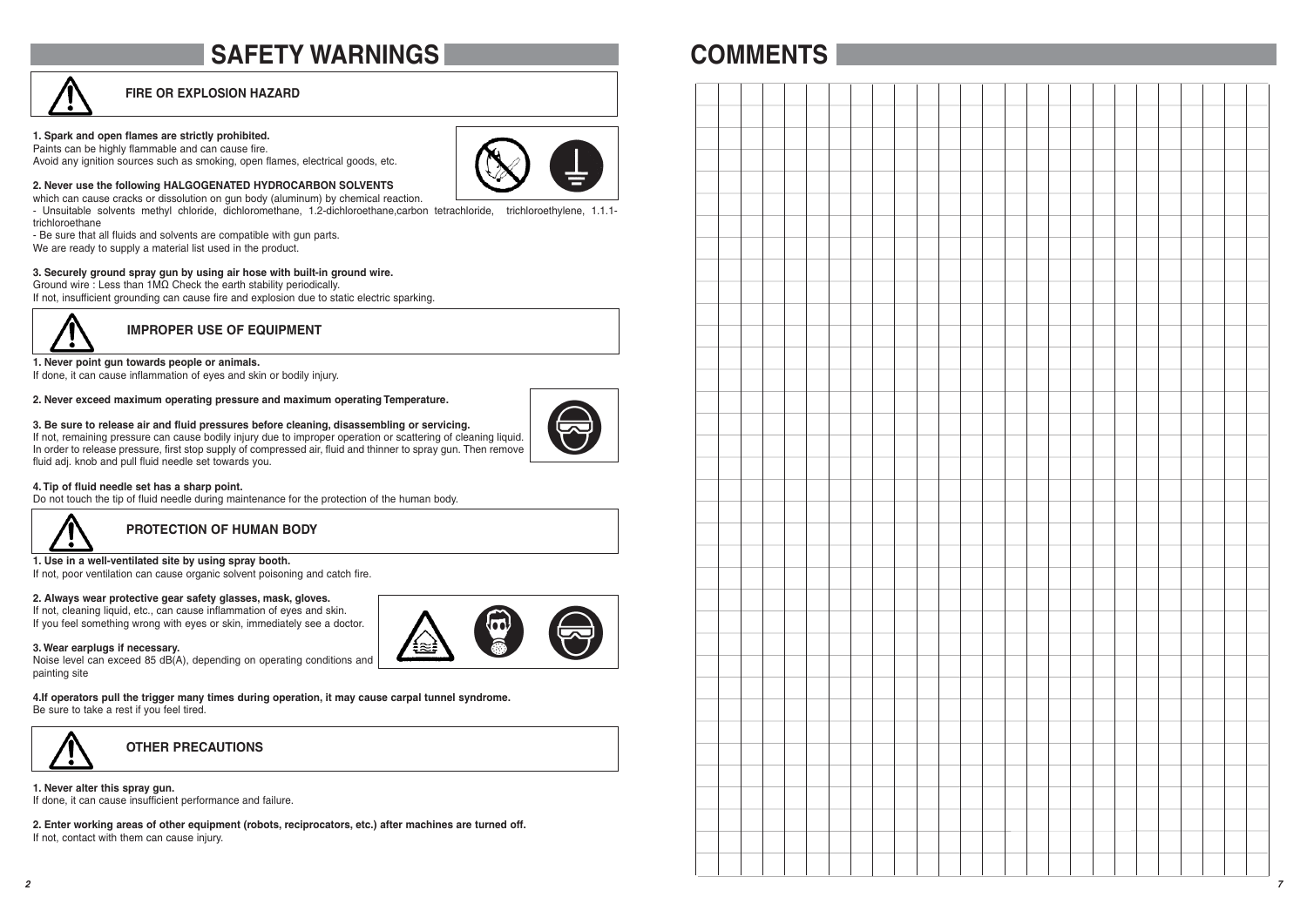# **SPARE PARTS LIST**



**PARTS LIST**

| <b>DESCRIPTION</b>        | <b>REF.PART</b>      |
|---------------------------|----------------------|
| AIR CAP SET               | 1                    |
| NOZZLE+ NEEDLE SET        | ٠<br>$\overline{2}$  |
| <b>FLUID NOZZLE</b>       | $2 - 1$<br>٠         |
| <b>FLUID NEEDLE SET</b>   | $\bullet$<br>$2 - 2$ |
| NEEDLE PACKING CARTRIDGE  | 20<br>$\bullet$      |
| <b>BODY SET</b>           | 5                    |
| AIR NIPPLE                | $5 - 1$              |
| <b>FLUID NIPPLE</b>       | $5 - 2$              |
| PATTERN ADJ. SET          | 6                    |
| AIR VALVE SEAT SET        | $\overline{7}$       |
| O RING                    | $7 - 1$<br>٠         |
| AIR VALVE                 | 8<br>٠               |
| AIR VALVE SPRING          | 9                    |
| FLUID ADJ. GUIDE          | 10                   |
| FLUID NEEDLE SPRING       | 11                   |
| FLUID ADJ. KNOB           | 12                   |
| AIR VALVE SHAFT           | 13                   |
| AIR ADJ. SET              | 14                   |
| TRIGGER STUD              | 15                   |
| TRIGGER                   | 16                   |
| E STOPPER                 | 17                   |
| BRUSH                     | 18                   |
| <b>INSTRUCTION MANUAL</b> | 19                   |

#### **FLUID NOZZLE-FLUID NEEDLE SET COMBINATION**

| <b>Fluid nozzle</b> | <b>Fluid needle set</b> |       |
|---------------------|-------------------------|-------|
| Orifice             | Mark                    | Mark  |
| mm(in)              |                         |       |
| 1.0(0.039)          | W300WB/08               | 20008 |
| 1.2(0.047)          | W300WB/12               | 20008 |
| 1.4(0.055)          | W300WB/14               | 20013 |

### **OTHER PRECAUTIONS**

#### **3. Never spray foods or chemicals through this gun.**

If done, it can cause accident by corrosion of fluid passages or adversely affect health by mixed foreign matter.

**4. If something goes wrong, immediately stop operation and find the cause. Do not use again until you have solved the problem.**

# **HOW TO CONNECT**

### **CAUTION**



**- Use clean air filtered through air dryer and air filter. If not, dirty air can cause painting failure.**

- **When you use this gun for the first time after purchasing, adjust fluid needle packing set. Slowly tighten fluid packing seat and loosen a bit when fluid needle set does not return smoothly, and adjust so that fluid needle set smoothly moves.**
- **When you use this gun for the first time after purchasing, clean fluid passages spraying thinner and remove rust preventive oil.**

100-200 mm 3.9-7.9 in

**If not, remaining preventive oil can cause painting failure such as fish eyes.**

**- Firmly fix cup to spray gun. If not, disconnection and drop of cup can cause bodily injury.**

1. Connect an air hose to air nipple tightly.

2. Connect a gravity cup, to fluid nipple tightly.

3. Flush the gun fluid passage with a compatible solvent.

4. Pour paint into container, test spray and adjust fluid output as well as pattern width.

# **HOW TO OPERATE**

Suggested air pressure is 1.0 to 2.0 bar (14 to 28 PSI)

Recommended paint viscosity differs according to paint property and painting conditions. Follow the advise on paint viscosity specified by paint manufacturers.

Keep fluid output as small as possible to the extent that the job will not be hindered. It will lead to better finishing with fine atomization.

Set the spray distance from the gun to the work piece as near as possible within the range of 100\_200 mm (3.9\_7.9 in).

The gun should be held so that it is perpendicular to the surface of the workpiece at all times. Then, the gun should move in a straight and horizontal line. Arcing the gun causes uneven painting.

### **Marked parts are wearable parts.**

**NOTE:** When ordering parts, specify gun's model, part name with ref.No. and marked No.of air cap set, fluid nozzle and fluid needle.